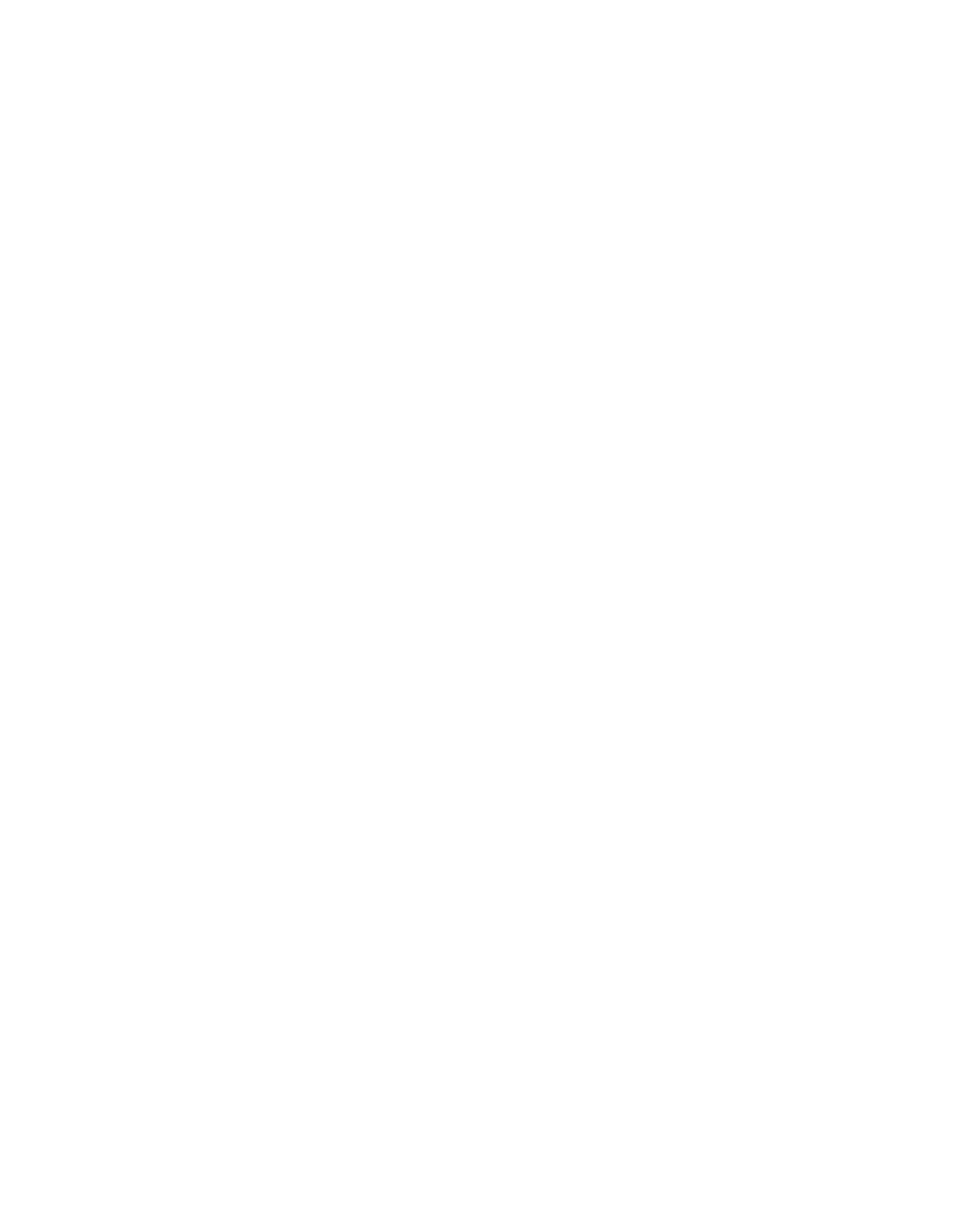MQ: Yeah… and everything, I got so sick of them I didn't know what to do. But anyhow that was one-one thing that I did every week, I don't know for how long. But I loved entertainers and before we go --

DEBRA: Did you see Billie Holliday?

MQ: Oh, yeah.

DEBRA: Live before she passed?

MQ: Ooh, yeah.

D: That was my dad's favorite.

MQ: Ooh, yeah.

D: He had a crush on her...

MQ: Oh, yeah. She was somethin'.

D: I heard.

MQ: Yes, indeed. Her and that Dinah Washington.

*(Long pause)*

D: And Brook Benton.

*(D begins to sing.)*

MQ: Woo, that boy could hug good too.

AKUA: We listened to all them records.

MQ: *(Laughs at D's singing)* Stop.

A: Mama, was playin' them records --

*(MQ and D break into laughter)*

A: On Sunday she played Mahalia Jackson--

**[[00:03:00]] -** A: But during the week it was all of them.

*(D continues to sing, A joins in on the song.)*

A: I c'aint remember all the words but --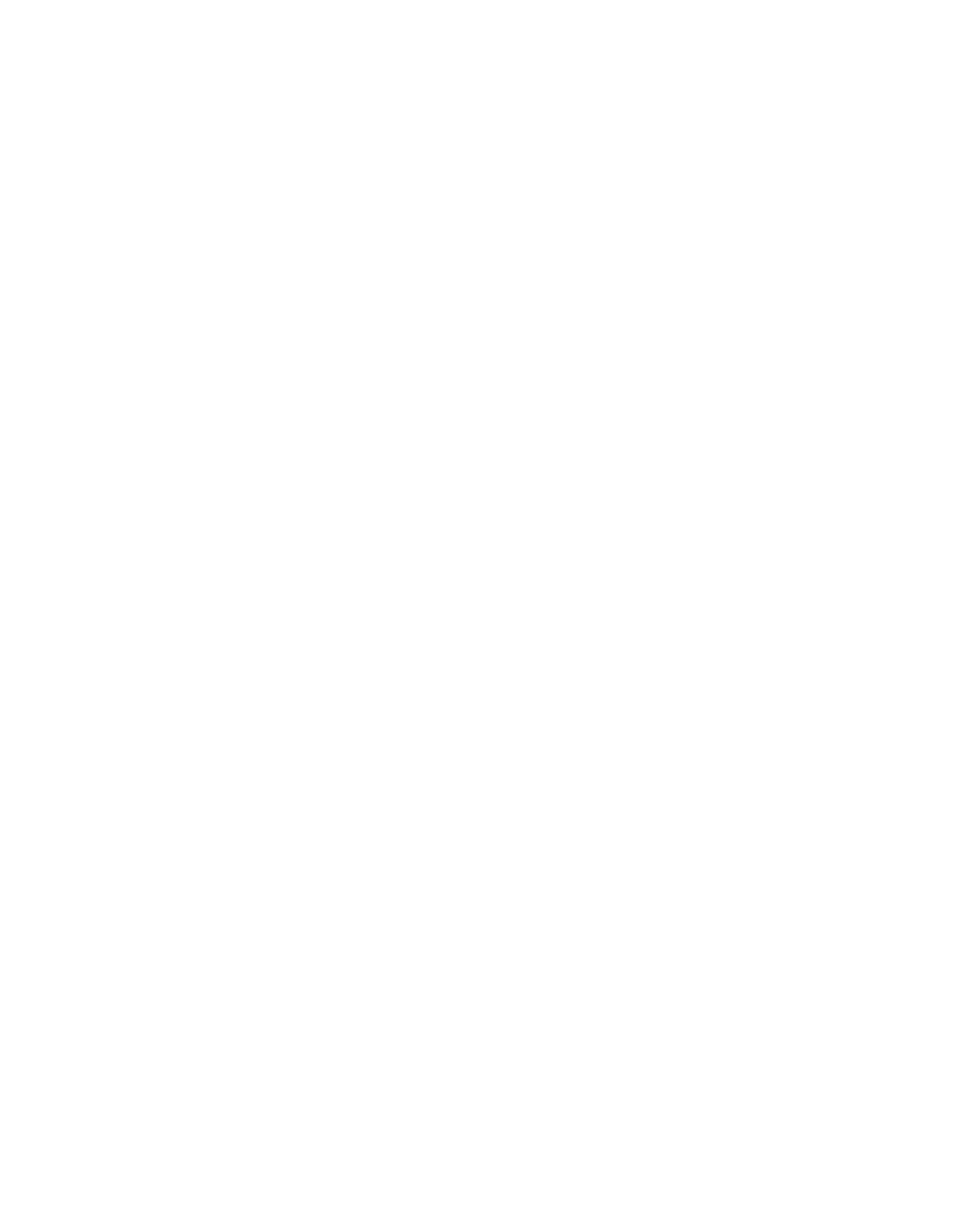*(D and MQ finish the song.)*

D: I heard that stuff all my childhood -- my dad. Yep, so yeah...

A: So, you 'gon show her this book?

EMILY: Yeah, yeah. If you wanna look through it. So, it's--

D: So, I guess we need to uh -- Oh, I'm sorry. The only thing I wanted to say to give her a framing before she looks at all that is - we have to expand what its migration patterns from Black Bottom, definition of Black Bottom, so that what is traditionally considered Black Bottom is what the officials have declared. But if it's something different socially, et cetera, then culturally then we may have to expand the migration patterns between when people left the Black Bottom those who were there -- Where did -- what communities did they relocate to? How did they migrate and how did they interact with Black Bottom?

MQ: The way that they moved from Black Bottom… was slow. And after -- after '43 and after the uh, West 7--

D: That happened in '43.

MQ and A: Right. Uh-huh.

MQ: With the tanks and things. And I sat, I got permission -- I've always done this. Get permission and to do -- do whatever I was gonna do. And don't take it for granted, I could do it. And when I was 10-years-old in '43 I asked -- there was a fish market on the corner of Garfield and Hastings, Mr. Poole.

D: Mr. Poole?

MQ: Mr. Poole. P-O-O-L-E. Poole. And I went to ask him if I could sit in the store and look through the mirror and watch the tanks and the soldiers go by. So he said yeah, so I had to go then ask my mother. But, uh, that was --

A: Wow.

MQ: At 10 years old you don't attach anything to that -- "ooh I saw a tank" -- you know. You come up with no reasoning for that, or anything.

D: Right. It's just exciting or different --

MQ: And then I told some of the kids that I saw up -- I was up at Mr. Poole's and they wanted to go to Mr. Poole's and he wouldn't let 'em. So, you know, what that did to me.

*(D chuckles)*

**[[00:06:00]]** - MQ: Uh, I wasn't enthused about that, at all. 10 years old, what do I care about a tank going down Hastings? You know. As I got older, I made the association with '67 and '43.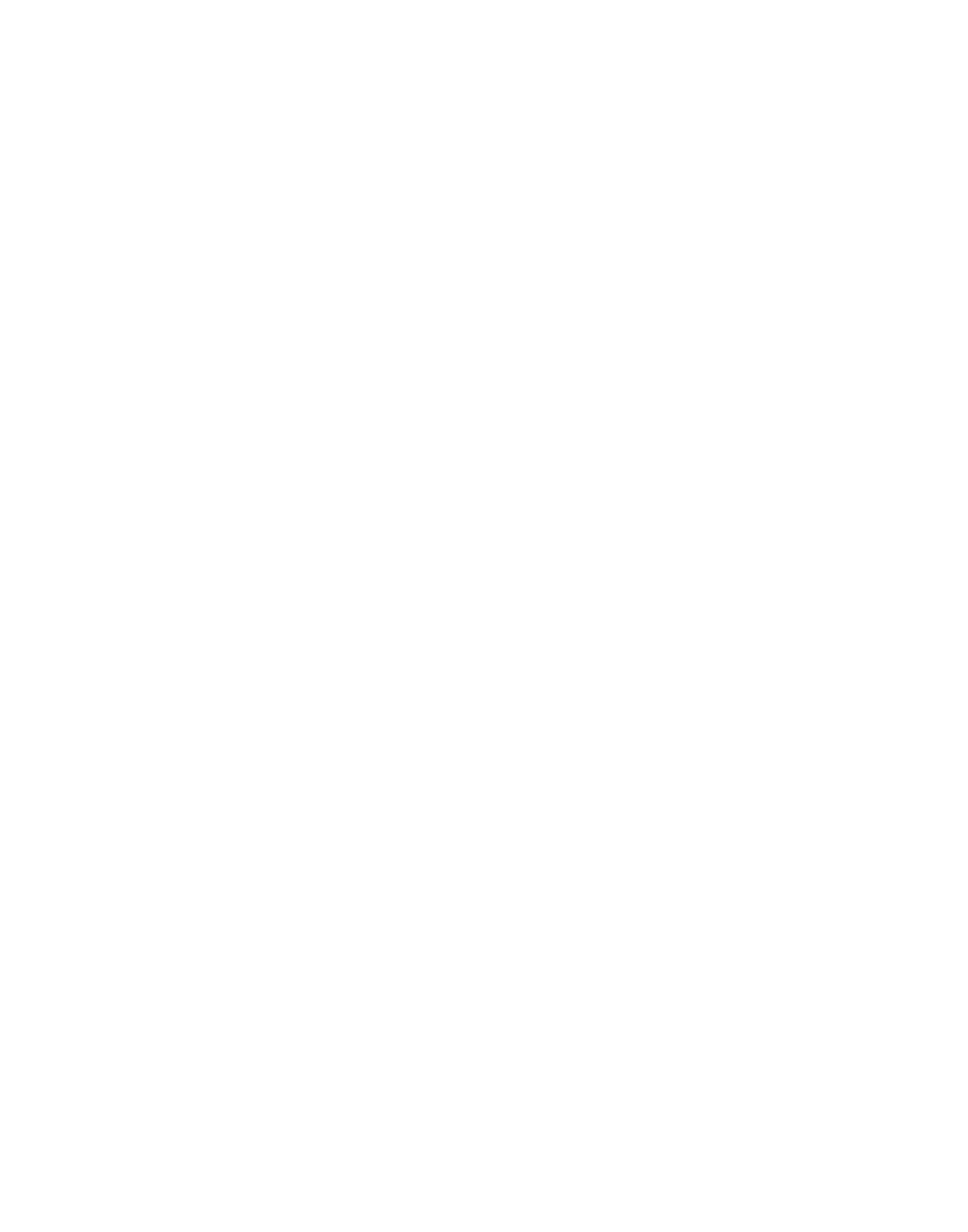And I-I wasn't - I've never been enthusiastic about that. Some people say I'm losin' my mind or somethin', but--

D: Enthusiastic about?

MQ: About the Riots.

D: Mmm-hmm.

MQ: '43 and '67, why am I worried about that? They didn't bother my stuff. *(Laughs)* You know, that's a rather self-selfish attitude but otherwise you worry yourself to death. You know, about -- oh -- like the people were doing. Oh, are we gonna be safe in our homes? Um, those - those policemen are uh, are all white. You know and… I never was enthused about that. I didn't want to become interested in that. In '67, I had a job taking care of my children, mindin' my business. You know, that kinda stuff. I-- I have never been a... I-- I was a neighbor until I got half to 50, 55-years-old. I had somethin' else to do.

D: So, what did you do for a living?

MQ: I worked for um, um… Let me see who did I work for?

A: When?

MQ: Yeah, okay I'll start out. I worked for the government. *(Clears throat)*

D: Federal?

MQ: Federal government and I then went to Wayne -- Wayne State University and I graduated from there. And then I was asked to accompany one of the supervisors to W-Wayne County Community College and I worked there. And I did a lot of uh, *(chuckles)* political stuff with her *(refers to AKUA)* best friend Mr. Coleman Young.

A: Mmm…

*(MQ laughs)*

*(At [[00:08:19]] a tangent conversation with AKUA on her experiences working with Coleman Young lasts until [[00:09:30]] and transitions to MS. QUEEN's introduction)*

MQ: My name is Queen C. Dooley and I have two or three other names h-- hitched onto that. We won't worry about that.

D: And where you lived in.

MQ: I lived, uh -- I was born on *(sighs)* Russell and Forrest. I moved to 934 Garfield near Ha-- Hastings. That was a very interesting part of my life, as I grew and came back. I-- I didn't leave Hastings until they moved to be the expressway.

D: Okay. What year was that? Oh, I mean, what phase -- period?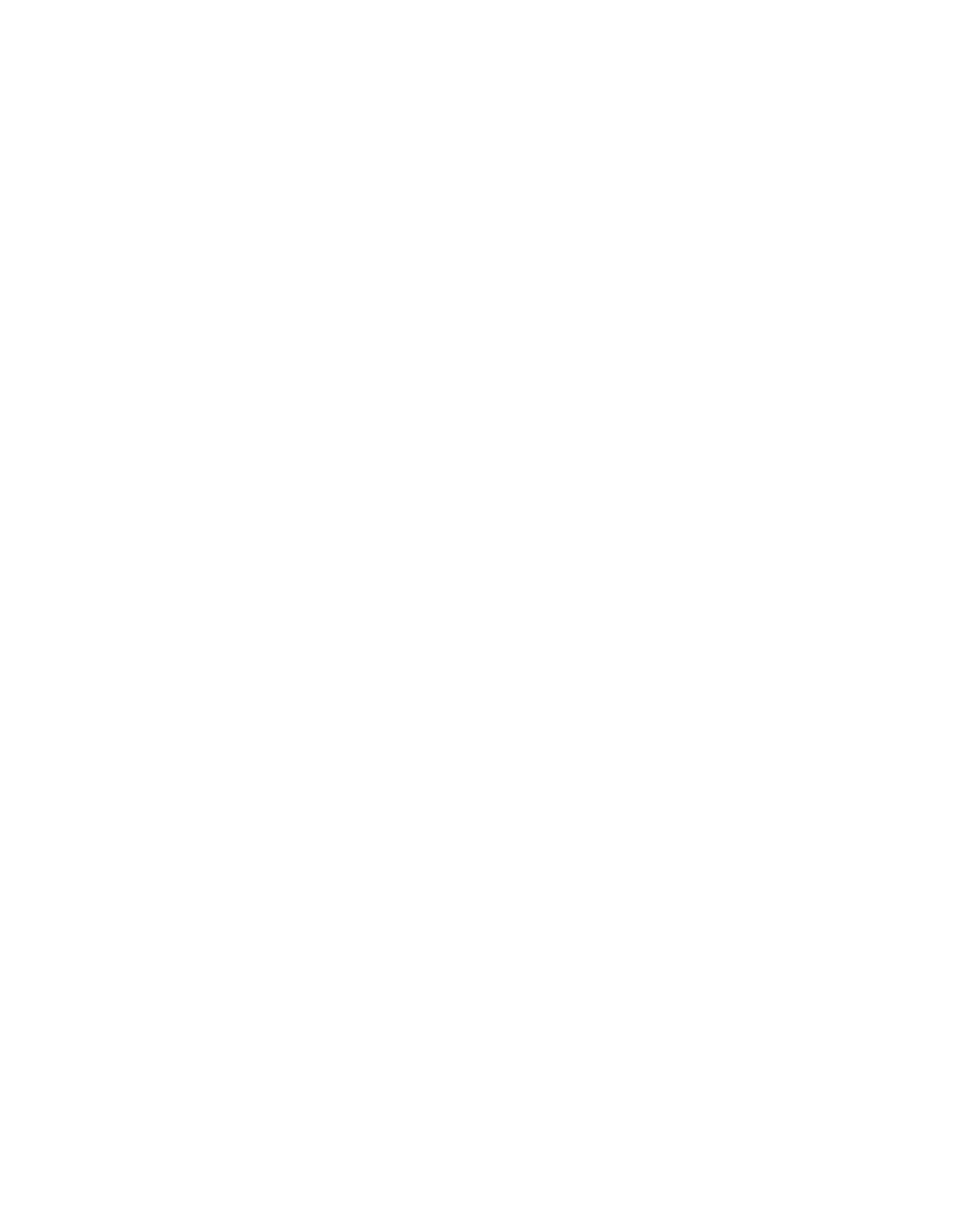*(MQ laughs)*

D: What that have been uh, late 50's, early 60's?

E:  $60$ 's right?

A: 'Cause first they had to tell y'all to move - that was the question.

MQ: Yeah, we had to move and uh, my grandma moved to McLaren and Forest. And I -- where did I move to? 3148 Canton on the Westside -- Eastside. That was Eastside. I didn't do too much movin' to the Westside. I didn't like the Westside. But I did move 5737 30th Street. Went to New Light Baptist Church and taught Sunday School there.

D: Oh, who was that pastor back in uh--

MQ: Martin.

D: Uh, no in the 70's. Were you there in the 70's?

MQ: Oh, no.

D: Okay. It was uh, I'm tryin' to remember his name. He's gone on to glory now.

 $A \cdot Mmm-hmm$ 

MQ: Martin-- Martin was his last name.

D: Okay.

A: Where was that located?

MQ: 30th and Cobb.

D: So, not Grand River where--

MQ: Mmm-hmm.

A: Oh, no.

D: Okay.

MQ: 30th and Cobb. We didn't do nothin' on Grand River.

A: Most folks moved from -- as you found out -- moved from over there to over here... you know. People follow -- well, I guess-- What?

MQ: Well, I think a lot of people think that people moved from the Black neighborhood to the white neighborhood. That's a lie. You can put that in there too.

*(E chuckles)*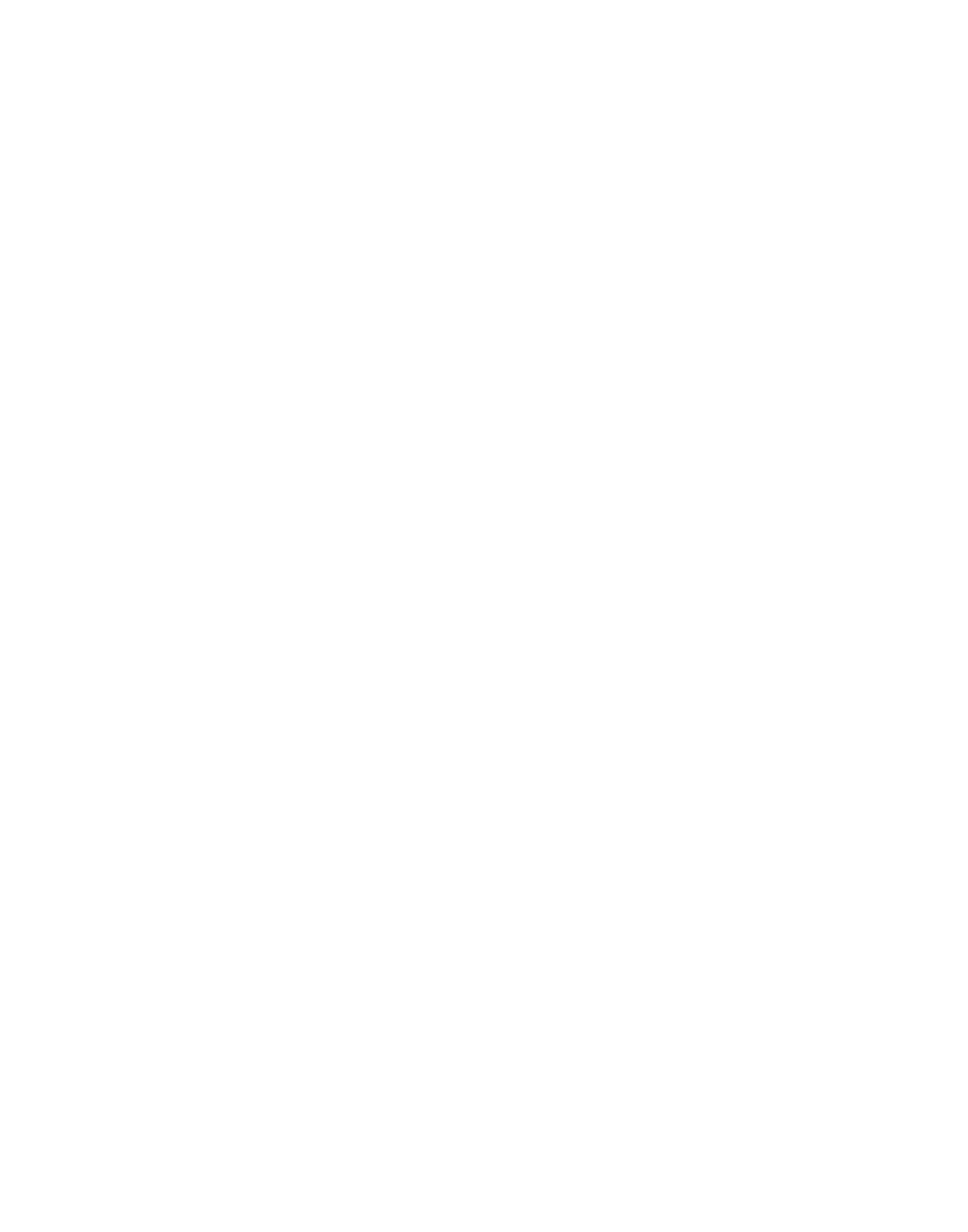MQ: But um, they moved a little bit at a time.

D: Mmm-hmm

MQ: The people that had to move from Hastings moved...

**[[00:12:00]]** - MQ: Uh, further to the Eastside.

A: Like they moved maybe to the Northend or somethin' and then they moved.

MQ: And then they -- then they moved depending on their age and children and all that stuff. Then they might move to the Westside, maybe. That was a maybe. That wasn't something - well, that's okay, we'll just move to the West -- they lied.

D: So, you're saying there were some barriers that prevented people from having free reign to move where they wanted to move. Can you talk about that a little bit?

## *(Long pause)*

MQ: East uh, Eastside people -- *(taps table)* the majority of them stayed on the Eastside. Okay? And that means they were um... East of Woodward Ave.

D<sup>.</sup> Mmm-hmm

MQ: That's right ain't it?

D: Mmm-hmm. It divides East and West.

MQ: Then *(clears throat)* they stayed there awhile and then they moved further East. Then that's when they moved West. That's like when I moved West.

D: Would you see that in um, I guess the point I'm-- I'm trying to make -- the question -- I guess I could have been more specific is, the factors that contributed to that. Uh, would it have been housing covenants? Would it have been unspoken discrimination? Would it have been uh, economic--

MQ: Discrimination-- discrimation was always talked about.

D: Okay.

MQ: That wasn't something that white folks talked to Black folks, or Black folks talked to white folks. They'd talk about it. Talk about it in the barbershop, or the beauty shop, or J.L. Hudson's. Didn't really matter. But, when it came up, it came up. And people were not uh, as afraid of um... discrimination. As they are now. 'Cause they're a pain in the butt now. Excuse my French. *(Chuckles)* But their -- they coming with a lot of -- a lot of more reasons now people are moving to... out there. And out there.

A: Where were you born Queen, excuse me.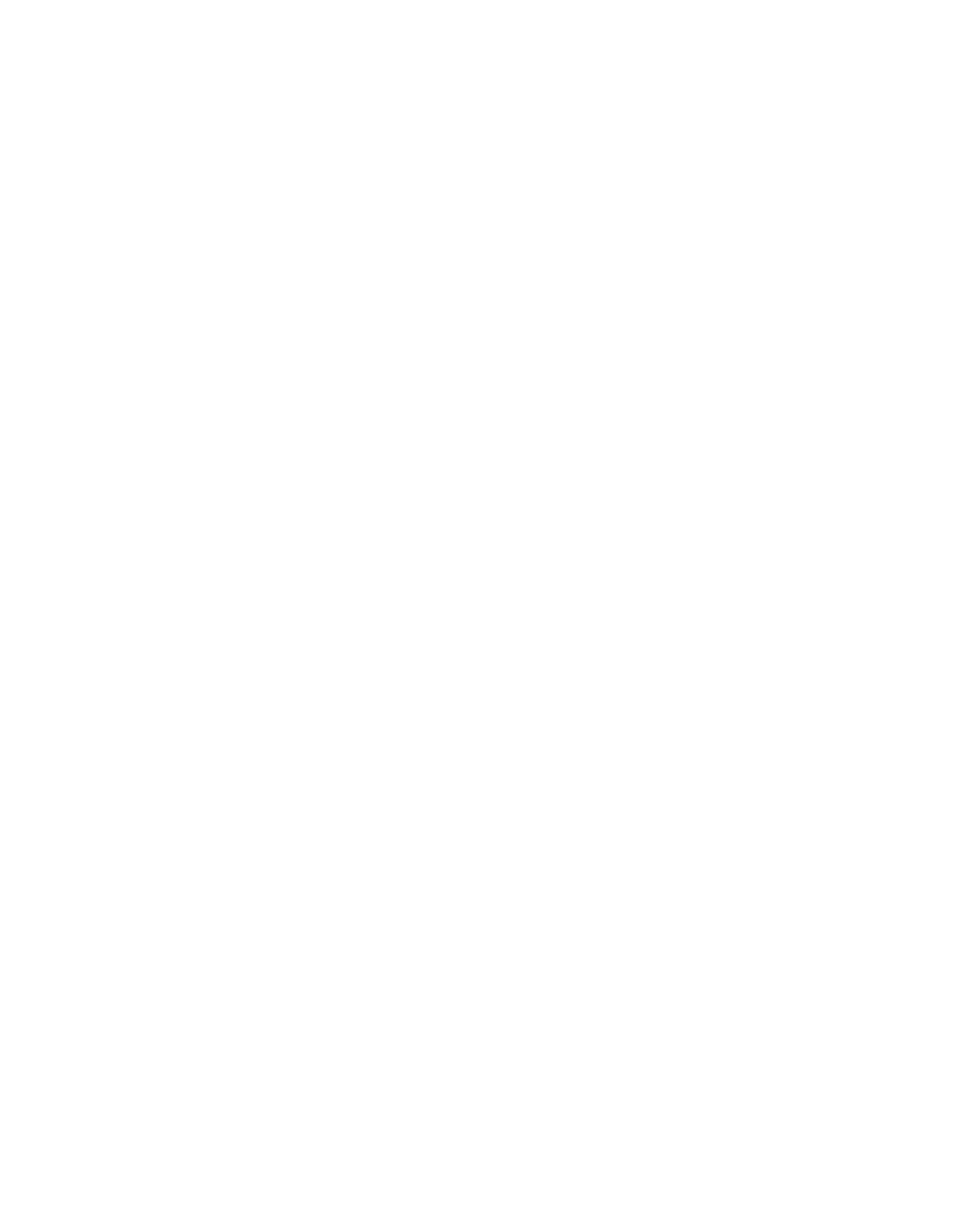MQ: Detroit, Michigan.

A: That's-- that's what I wanted to hear.

MQ: Children's Hospital.

A: 'Cause I think it makes a difference.

MQ: Yeah.

A: In terms of your life experience.

EVERYONE: Mmm-hmm.

A: If you were born here versus like Ma 'n them came here.

MQ: Then you have relatives.

A: Yeah.

MQ: My grandparents were here. And my uh, *(chuckles)* my great-grandfather, my grandmother's father was a sl-- uh, whatchacallit -- slave owner in Mississippi. And uh, he lost his plantation and my grandmother moved him here.

## *(Long pause)*

**[[00:15:00]]** - MQ: That was the wrong thing. 'Cause I didn't like him… So, I did things like -- I must've been 8, 9-years-old when he had to come here. She brought him a wheel -- a wheelchair -- a rocking chair. My question, 'How come you didn't buy my mommy a rocking chair?'

*(Long pause)*

A: Now, he was white.

MQ: Yes! *(Groans)*

A: I-- I just want you to say it, that's all.

MQ: Yes. And he would cross his legs all the time. He was 6-feet-6. Had long hair, just beautiful hair. *(Mimics Grandfather)* 'Come here girl and comb my hair!'

 $D^{\cdot}$  Mmm

A: See-- see, those the stories you don't hear.

D: Mmm-hmm

MQ: And: 'Okay!' I get the comb. I am one, two, three person. I might do it twice but I ain't 'gon do it a third time. You see, whatever it is. Did it twice. 'Come here girl and comb my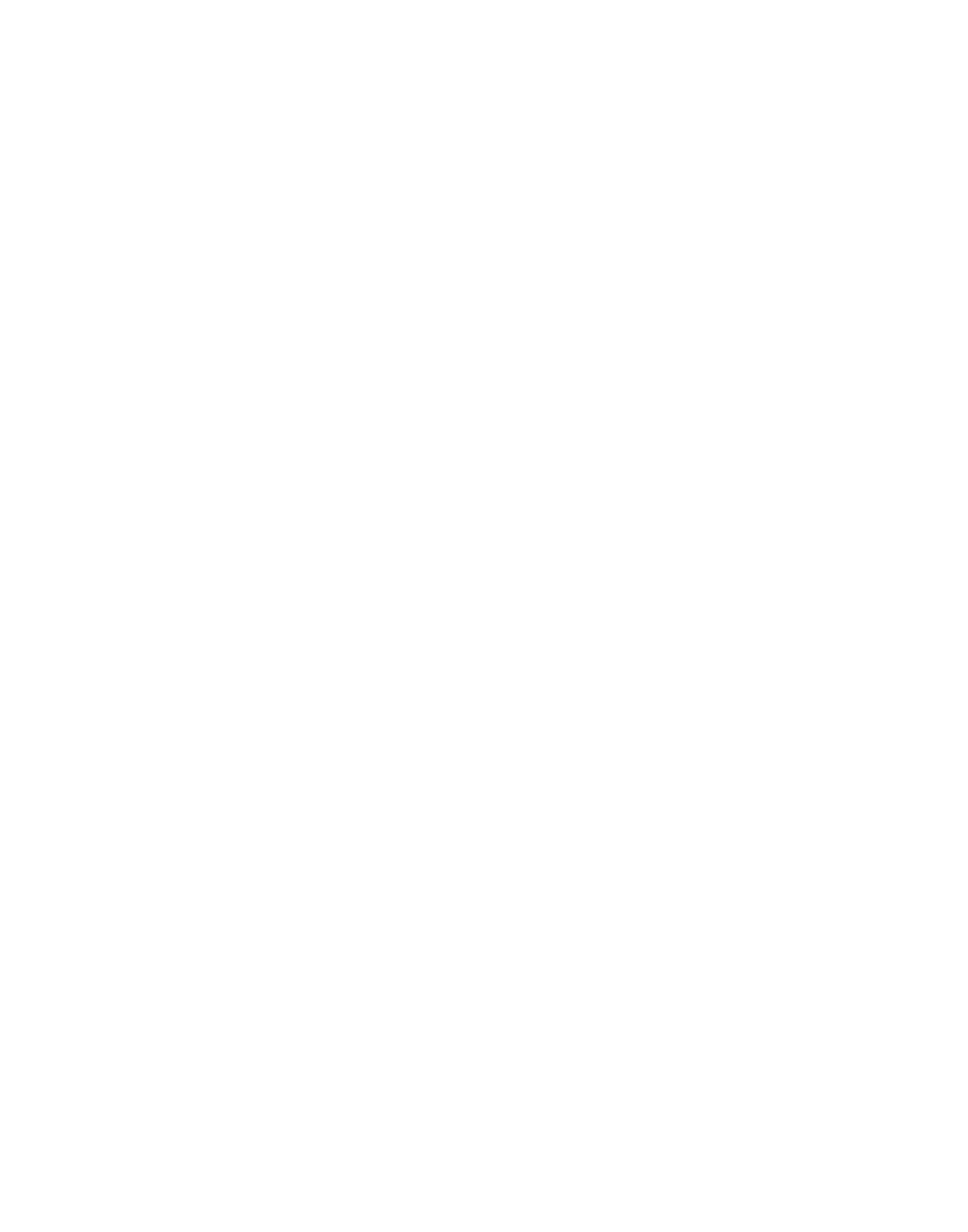hair!' I took the scissors in there. *(Pantomes hair-cutting)*. And I cut it -- it was about right here. And I cut a little bit over here. Then I... leave it long right here. And I cut a little bit - something about that long. He never said thank you. That really pissed me off. So, uh, my grandmother didn't say anything to me and so I figured, we needed me to talk about it. I'm 89-years-old. Who cares? So, anyway… he died finally. But um…

D: How did, um-- So, for your family... was there anyone back in the history that was the first to come to Detroit and if so, where did they come from and when-- what was it approximately?

MQ: My um… grandfather's mother and father -- I don't know where they came from. I got pictures of them upstairs.

D: The Black ones, or the white ones?

MQ: The Black ones.

D: Okay.

MQ: That -- these only one of my ancestors that were white.

D: Mmm-hmm.

MQ: And uh--

D: They were married.

MQ: Yeah.

D: Okay.

MQ: Yeah. And um--

E: Where were they from?

MQ: I don't know.

E: You don't know.

MQ: I've got pictures. I got one big picture of my grandfather's, uh, mother and father. And that's all. I don't remember any history about them, or where they were living or any of that. And I really didn't care.

D: Mmm.

MQ: Um-

**[[00:18:00]]** - A: You just knew about them because he came here.

MQ: No, that was my *grandmother's* father who came here.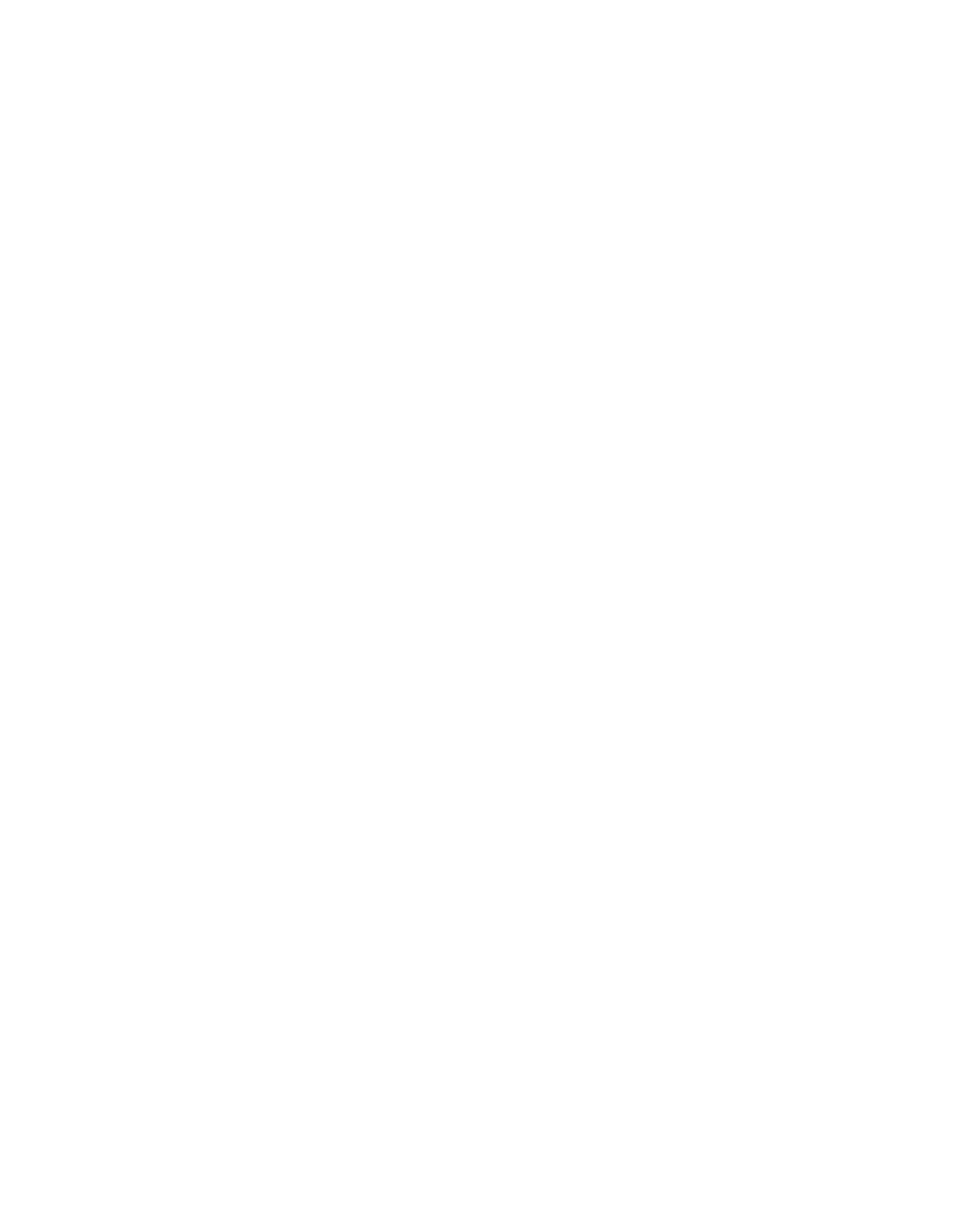A: Okay. Okay.

MQ: I never-- I don't remember ever seeing my grandfather's mother and father except the picture.

A: Okay.

E: I see.

MQ: K? And um… my daddy's… father helped my mother raise me. After he got out of jail. And he went to Kentucky. Maizeville, Kentucky. And he took me to Mazilique which was a little city of… Maizeville. And his father had a farm. Black-Indian, really. And uh, he took me down to Kentucky on the bus. D-- day after school closed. And brought me back the day school was gonna open. And he taught me things that I never will forget. How to feed the chickens, how to milk the cows, how to ride a horse, how to plant, and how to pick it after it got ch-- That was an experience I never will forget. And he always talked soft. *(MQ pauses then mimics her grandfather's voice)* Charlita! Whenever he called me Charlita… I did somethin'. And my mother did that too until she passed. She had a thing -- 'I beg your pardon.' And she'd mess with my momma's finger and my grandma's finger.

D: Hmm.

MQ: *(Sighs)* She raised me with, 'I beg your pardon.' And I raised my two children with 'I beg your pardon.' And I've got great ch- uh, grandchildren I raised with 'I beg your pardon.'

D: Is that a way of gaining respect?

MQ: Yes. You don't have to beat kids to death.

D: Mmm-hmm.

MQ: That's what she used to tell me. *(Mimics mother)* 'I don't need to whip you. You need a whipping, though. But you -- you know what we should do -- that finger. You know what we should do?' What Mommy? 'I think you don't need to play baseball today and tomorrow. And maybe we can talk about it.' *(Hits the table)* Pissed me off but I didn't care. Ha! She didn't care either. *(Laughs)*

A: 'Cause you didn't no whoppin'.

MQ: Hey, I got some whippins now.

**[[00:21:00]]** - MQ: I had to pick the switch. I had to go -- I had to go for that.

*(A and MQ speak simultaneously)*

MQ: Yeah, I'd go and get one like that.

*(D chuckles)*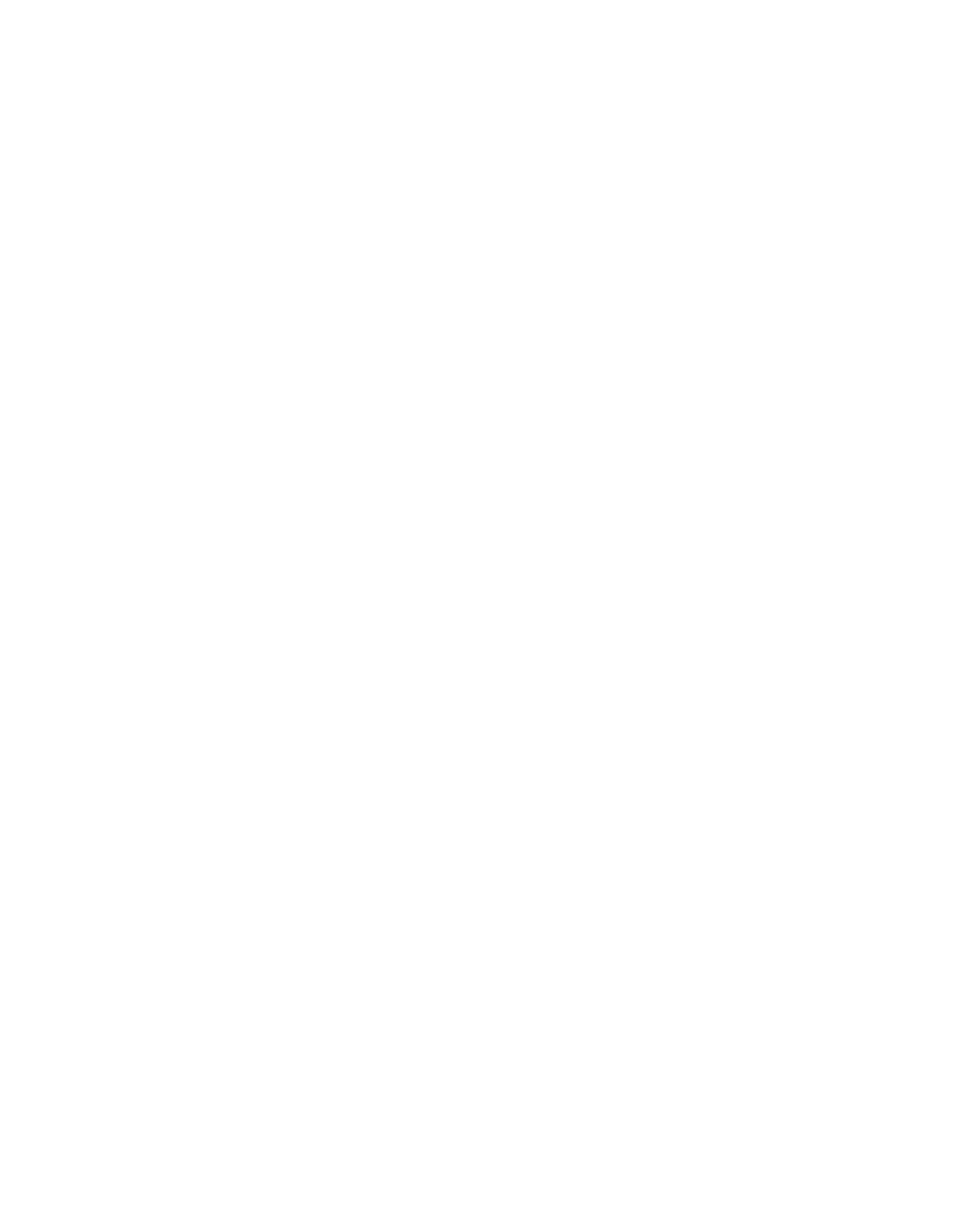MQ: *(Mimics relative)* 'Now baby, you know you -- you know you got the wrong switch.' Yes ma'am. 'Why don't you go back and try again.'

D: Uh-oh. *(Chuckles)*

MQ: 'Dummy... Do I have to go down there when you with to pick that switch?' No, ma'am. So, I go get the right one. So, she'd braid 'em together. So, it was a little while before I got another one. But she'd do that.

D: So the grandparents that you do know... uh their origins here that uh, migrated here they -what state were they from?

MQ: I don't have the slightest idea.

D: Either side?

MQ: No. The ones from my mother's side -- my father's side was from Kentucky.

D: Okay.

MQ: And the ones from uh… My mother's side, my grandmother's side. Then the other ones from Kentucky - on my father's side… Yeah.

D: So, they both had some roots in Kentucky.

MQ: Yeah.

D: Okay. Just on the other side of the Mason-Dixon line.

*(MQ chuckles)*

D: Um, do you see uh... So, you were born and raised in Detroit.

MQ: Yes.

D: Um… and Hastings Street -- well, not formally a part of quote-unquote Black Bottom. What do you see as the uh-- What was the culture like at Hastings Street? What was the nightlife like? What kind of people hung out there? How did -- you're comfortable to say whatever your interaction or role was and how people viewed that time and that era?

MQ: They didn't think about it.

D: But looking back--

MQ: It's not something--

D: But looking back.

MQ: Hmm… There were clubs to go to.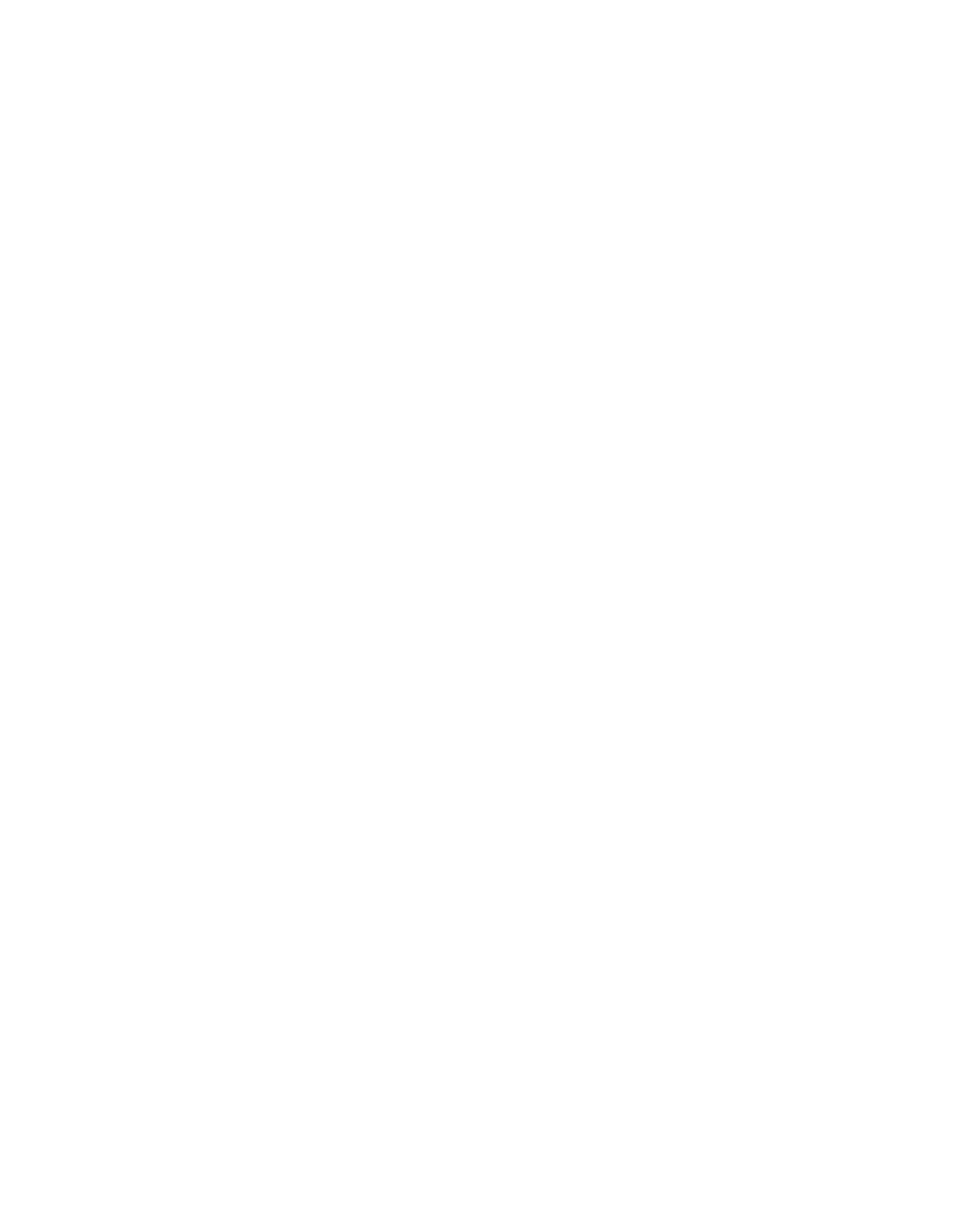D: Uh-huh.

MQ: And of course I… don't remember all of them. But I went to all of them.

D: You remember some of the names?

MQ: Oh, let's see here… Mary's Bar.

D: Okay.

MQ: Uh… hmm… Euclid and Russell. Royal Blue. Royal Blue Lounge.

D: Royal Blue.

MQ: Apex Bar.

D: Oh, it's comin' back now. *(Laughs)*

MQ: Uh… *(MQ asks a tangent question and someone replies)* Oh... Um, Oakland. There were a lot of bars on Oakland.

D: Uh-huh.

MQ: Uh, North of the Boulevard.

D: Yeah.

MQ: There were a lot of bars on um, John R.

**[[00:24:00]]** - D: Uh-huh.

MQ: And that's where the whores and the-- and the pro-- the prostitutes and the pimps--

D: Okay--

MQ: Were.

D: That's where they hung out.

E: On John R.

D: So--

MQ: On John R between uh-- Hey, Snoop.

SNOOP: Hello.

MQ: That's my -- that's my other child.

D: Okay. Hello.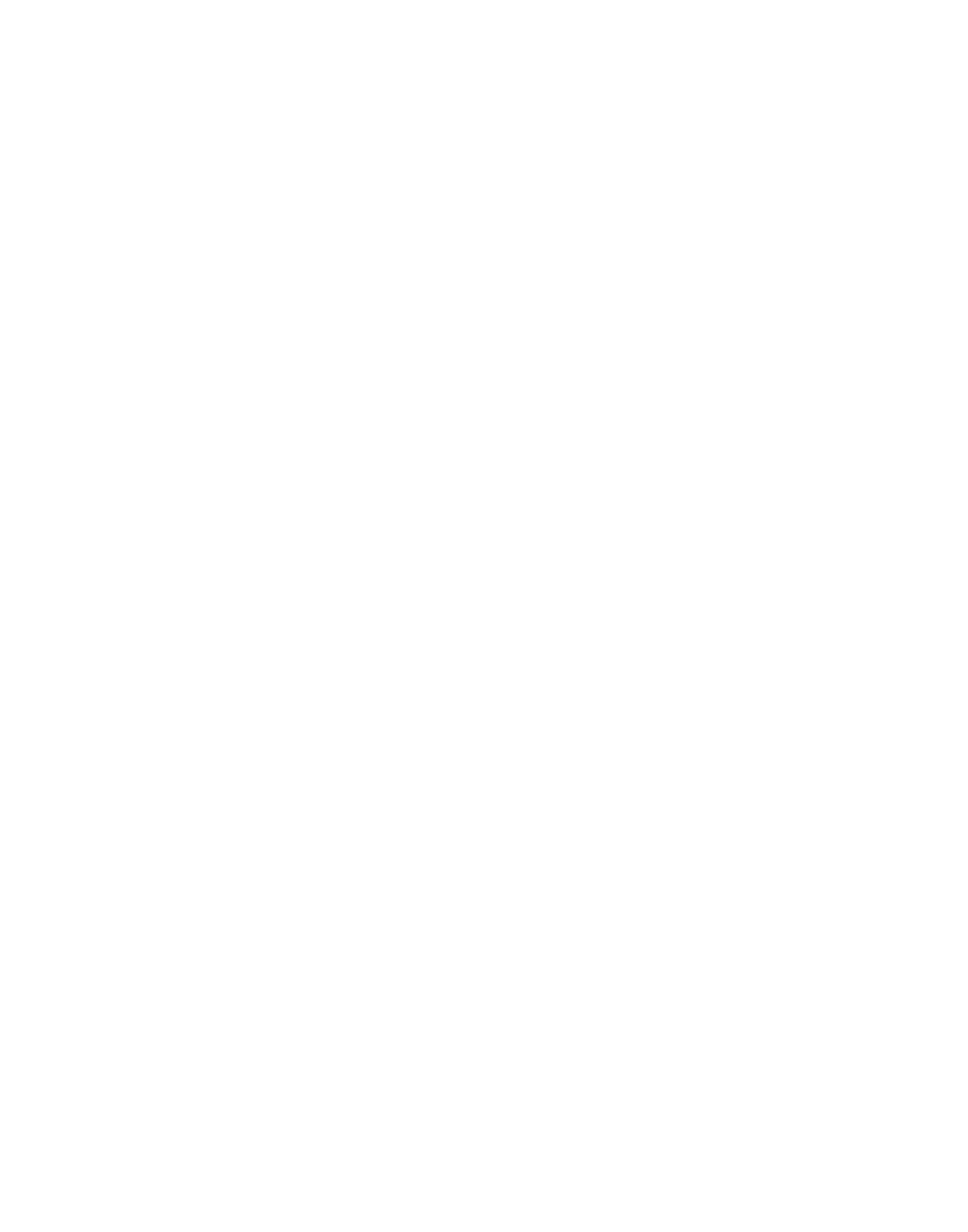SNOOP: You wanna talk about Black Bottom? Okay, let me tell you about it, okay.

D: Okay.

*(MQ laughs)*

MQ: *(Slaps hands)* Please, tell 'em!

SNOOP: She was around for all of it... That's all I can tell you.

*(EVERYONE laughs)*

SNOOP: She know everybody.

MQ: *(Laughs)* I did. I did.

D: So, where there certain kinds of people that hung out at certains ones of the clubs?

MQ: Yeah.

*(EVERYONE speaks simultaneously)*

D: Like you just told us the whores and the pimps hung out on John R--

MQ: John R and Oak -- and on Oakland.

D: Okay.

MQ: North of the Boulevard, all the way to…

A: Highland Park.

MQ: Yeah... Yeah, Highland Park on one side and Hamtramck on the other side.

A: Like a little sq-- square.

MQ: Yeah, little circle towns.

E: And when was that - like what years would you say?

MQ: Oh, let me - maybe I… get it better. I uh, was playin' around for- *(Chuckles)*

A: You wanna cover your ears?

SNOOP: I already know.

*(EVERYONE laughs)*

S: I know who my daddy is.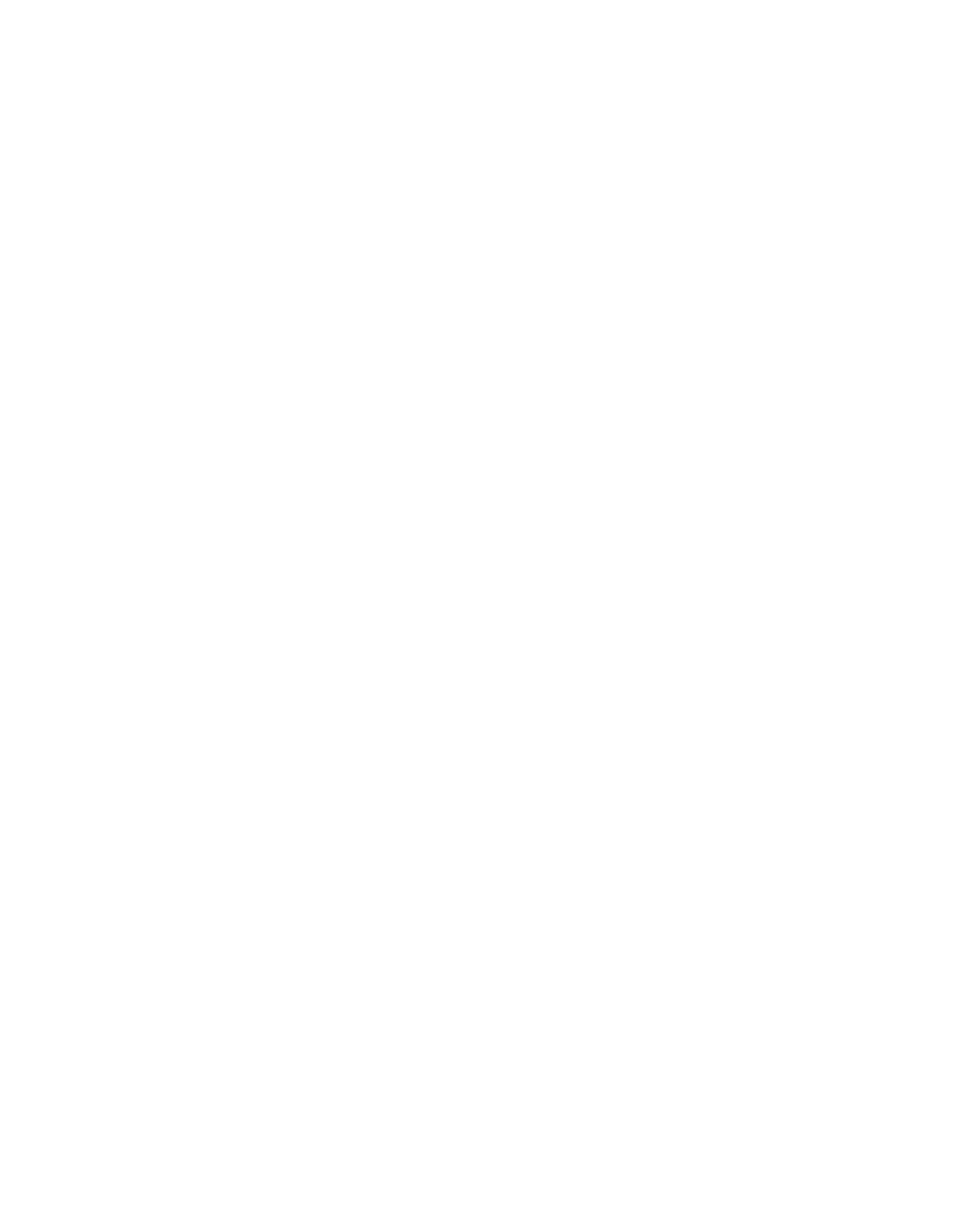*(More laughter)*

D: Uh-oh.

MQ: Ooh, and that's a story, baby. Ooh, Lord have mercy. Hmm... That was the finest man I ever knew.

D: Really?

MQ: I'm tellin' you.

D: Uh-oh. *(Chuckles)* So, now that made you lose your train of thought. You-- *(Laughs)*

MQ: Ooh, did I?

*(D continues to laugh)*

MQ: Girl…

D: Uh, we were uh-- What were we talkin' about at that point, uh…

MQ: The names of the clubs I-- I'm--

E: What the clubs were like.

D: Yeah, what they were like.

E:What the different clubs were like.

D: Yeah, what they were like when certain people went to certain ones.

MQ: Now, I'll tell you somethin'. You want to go downstairs?

D: What's downstairs?

MQ: Pictures.

E: Oh, yeah.

D: Okay.

MQ: Come on.

**END [[00:26:23]]**

**PART 2**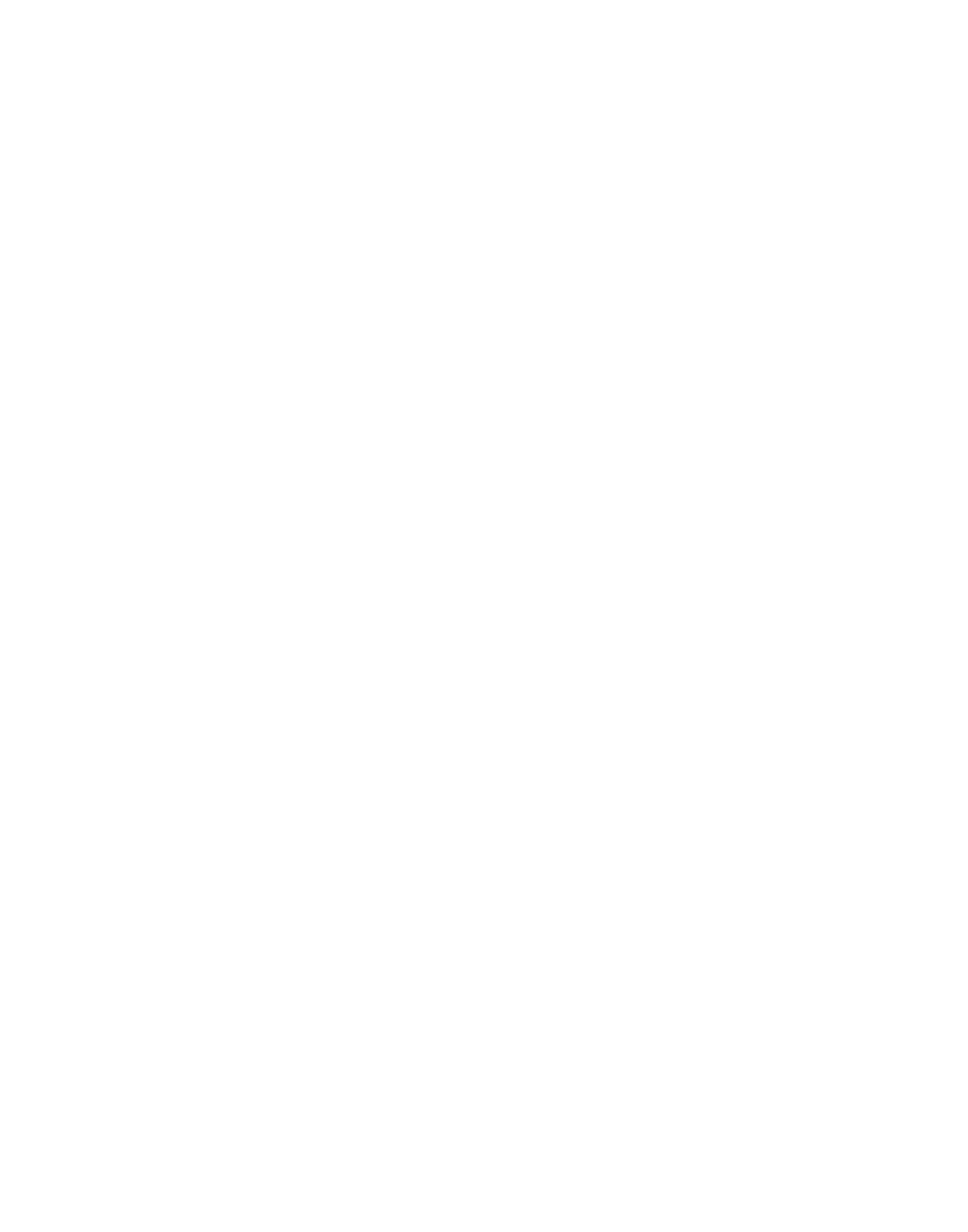**[[00:00:00]]** - MQ: These are pictures of uh-- I don't know how we get a light over here.

*(MQ talks to D, A, and E about the water in the basement until*  $[100:00:32]$ *]* 

MQ: These are pictures... that I've got when I was playin' the clubs.

D: Is that-- that's not you? That's somebody--

MQ: Dinah Washington.

D: Okay.

MQ: Duke Ellington.

D: Wow.

MQ: It's me and my husband. Meet my husband. This is the Blues group that we belonged-that I developed -- Michigan Blues Preservers.

D: I love these old club pictures. I'm tryna find my parents.

MQ: These are--

D: You know, everybody back then had those-- those kinda scenes.

A: Oh yeah, my mother got the Rusfeldt's Lounge.

MQ: These are-- That's El-- oh, what is the name?

MQ & D: Corner of Mack and Russell. It's a nice little sitting area down here.

MQ: Yeah, a party area.

*(Overlapping conversation)*

MQ: This is a trip we went on. Took a cruise. The club went on a cruise.

E: That's awesome.

MQ: That's me and my mommy.

E: So, the Michigan Blues Preservers?

MQ: That's right. The Michigan Blues Preservers.

D: Wait, where's her and her mom? Right here? Is this it here? *(A brief pause)* Is that you on the right?

MQ: I'm the youngest looking.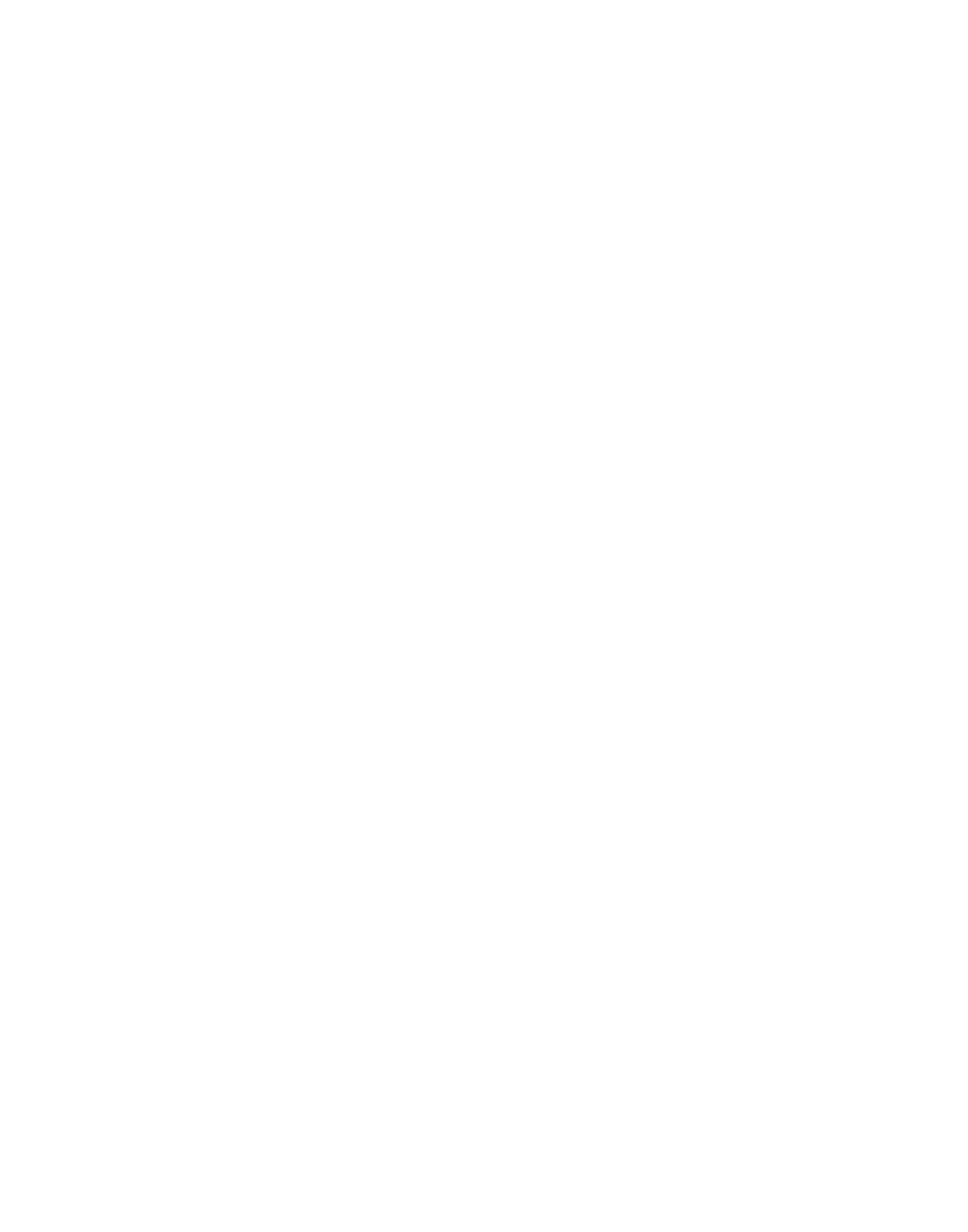D: Uh-huh.

*(A laughs)*

D: Look like somebody went on a cruise or somethin'.

MQ: Now, I'm tryna to remember who this is -- but that's Count Basie.

D: Wow, Dinah Washington. This is a good one to get a copy. Did you get the Duke Ellington and Dinah Washington?

*(E mentions her camera is not working and D responds)*

MQ: Count Bessie. That's the-- this is the one that always uh, turns his back when he-- when he uh, plays. Who is that? Who is that? He's a Jazz guy.

D: Let me see, I'll probably know. Maybe. *(Chuckles)*

MQ: He always turned his back.

D: Oh, Miles Davis. I took my Dad to see him at Ford Auditorium.

MQ: Okay.

D: Mmm-hmm. Dennis Archer.

MQ: Yes.

D: Mmm.

MQ: Ella Fitzgerald.

E: Wow.

D: I saw her live-

MQ: Count Basie.

D: At the-- What's the place in D.C.? Uh?

MQ: The Kennedy Center?

D: Yeah. Thank you. Kennedy Center.

S: I just there last week.

D: Really?

S: My niece got married.